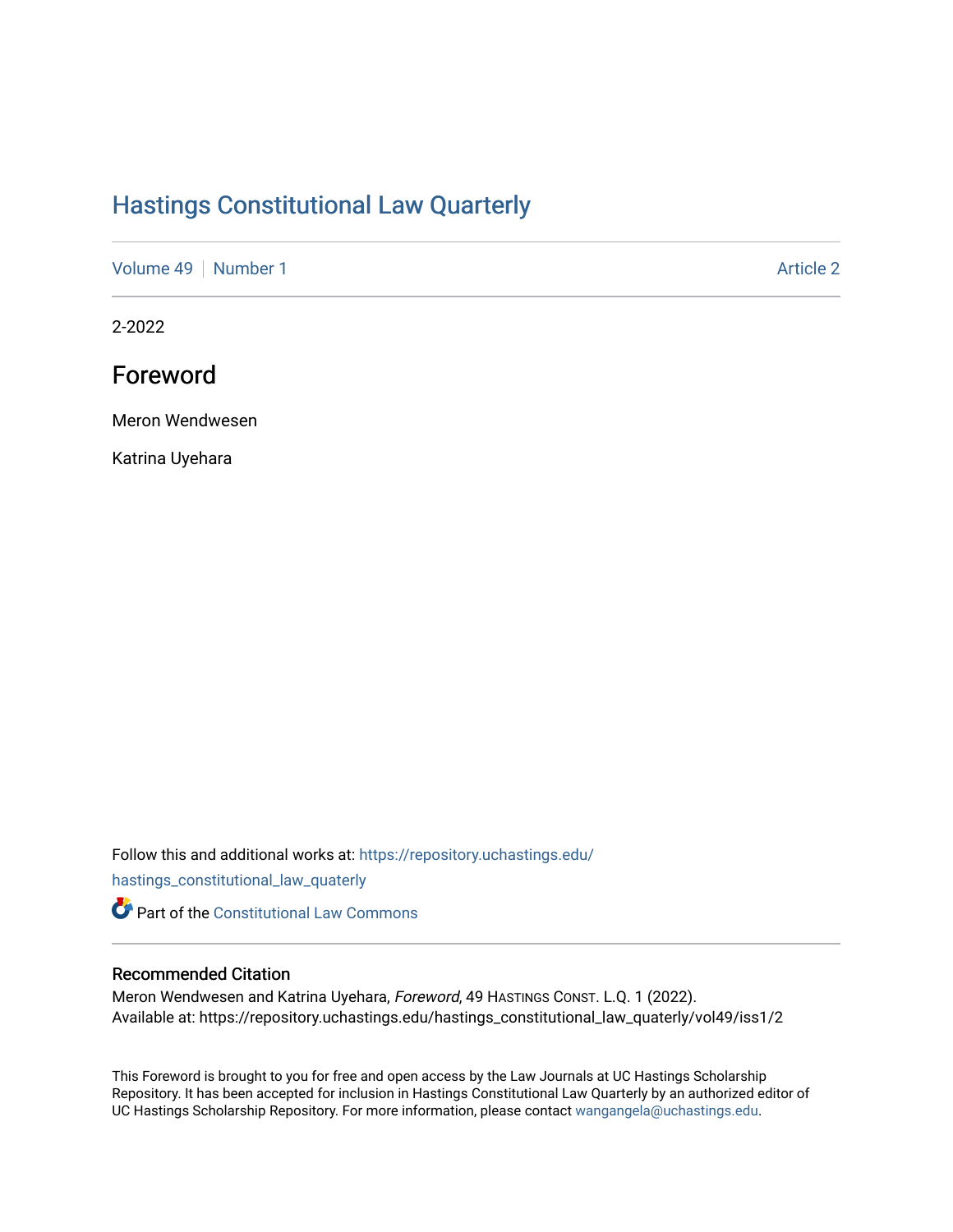## Co-Editor in Chiefs' Foreword

When we started law school in the Fall of 2019, our professors made clear that Constitutional law was undergoing unprecedented changes. From the nondelegation doctrine, to presidential immunity, to even the Appointments Clause, professors prefaced their teachings of Constitutional doctrine with the recognition that the law would likely change before we ever sat for the bar. Doctrine that had remained untouched for decades was suddenly in flux. As new, first-year law students, Constitutional law seemed to be in nothing short of an upheaval.

In the two years that followed, it only became clearer that Constitutional law was going to continue its drastic transformation. We saw the death of Associate Justice Ruth Bader Ginsburg, the appointment of Associate Justice Amy Coney Barrett, and, with that, a newfound 6-3 conservative majority a Court drastically different from the one we had known all our lives. Now, in 2022, the effects of this new majority are beginning to take shape, perhaps most clearly in the five rights protected by the First Amendment: right to freedom of religion, of speech, of the press, to assemble, and to petition the federal government.

In many ways, the COVID-19 pandemic made reconsideration of First Amendment doctrine all the more inevitable. Between the regulation of worship in churches and the polarizing "debate" about COVID-19 facts and misinformation, our country is being asked to answer difficult questions that rest at the heart of our democratic system. Does the First Amendment protect the marketplace of ideas somewhat absolutely, or should it be balanced against objective interests in health and welfare? What threat does information bubbles pose to our democracy? What role does disinformation, or false information play in the First Amendment? There are no resolute answers to these questions as the Amendment itself is only forty-five words long. But the COVID-19 pandemic could not make it any clearer that the First Amendment is primed for change, debate, and modernization, and each of our articles in Issue 1 address the inevitable, transformative change the First Amendment will have to endure in order to come into accordance with the changing nature and modernization of speech in the twenty-first century.

We have seen and continue to see the Court bolster religious protections under the Free Exercise and Establishment Clauses. At the same time, many are wondering how *Dobbs v. Jackson Women's Health Organization* is going to rewrite the protections set forth in *Roe* and *Casey*. While many of the liberties outlined in the First Amendment are changing rapidly, our first issue